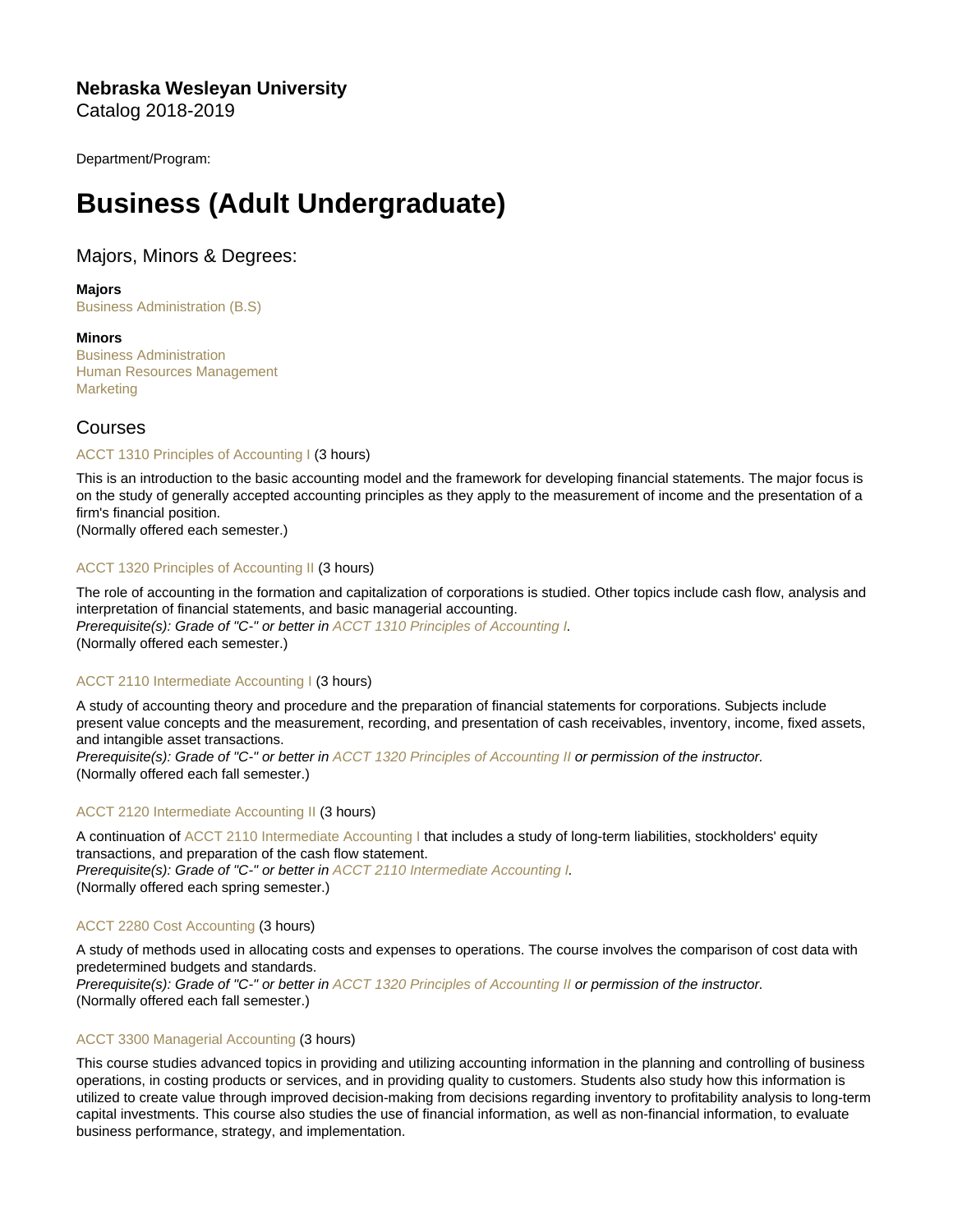Prerequisite(s): Grade of "C-" or better in [ACCT 2280 Cost Accounting](https://catalog.nebrwesleyan.edu/cc/2021-2022/course/359510) or permission of the instructor. (Normally offered each spring semester.)

# [BUSAD 1090 Spreadsheet Applications](https://catalog.nebrwesleyan.edu/node/327480) (1 hour)

Using spreadsheet software, students will be exposed to business files that meet professional standards and learn how to use the software as a tool to accomplish business goals. The following topics will be explored:

- Calculating data through formulas and functions
- Evaluating data
- Presenting information with charts
- Applying spreadsheet skills to business applications

# [BUSAD 1900 Selected Topics](https://catalog.nebrwesleyan.edu/node/329119) (1-4 hours)

A topical course designed to investigate relevant subject matter not included in any standard courses. The title and the content will be determined by current mutual interests of students and faculty. This course may be offered to meet a requirement for a major only by approval of the department chair.

# [BUSAD 1950 Independent Study](https://catalog.nebrwesleyan.edu/node/329120) (1-4 hours)

This is a research course. The student initially meets with the department chair to select a study topic and review research methods. At this time the student will be assigned a faculty resource person to guide his or her work and assist in an advisory capacity. A copy of the student's work is filed in the archives for the department. Independent study may not duplicate courses described in the catalog.

Prerequisite(s): Permission of the department chair.

# [BUSAD 1960 Special Projects](https://catalog.nebrwesleyan.edu/node/329121) (1-15 hours)

Supervised individual projects for students on topics selected by the student in consultation with the instructor. Special Projects may not duplicate courses described in the catalog. Prerequisite(s): Permission of the instructor.

# [BUSAD 1970 Internship](https://catalog.nebrwesleyan.edu/node/329122) (1-8 hours)

An on-the-job experience oriented toward the student's major interest. The student is to secure a position in an organization that satisfies the mutual interests of the instructor, the sponsor, and the student. P/F Only. Prerequisite(s): Permission of the department chair.

# [BUSAD 2000 Principles of Marketing](https://catalog.nebrwesleyan.edu/node/327481) (3 hours)

Students examine the role of marketing in society with an introduction to the fundamentals of strategic marketing planning and the development of the marketing mix. Topics include buyer behavior, market segmentation, distribution, pricing policies, communication strategies, and product development. (Normally offered each semester.)

# [BUSAD 2100 Business and Economic Statistics](https://catalog.nebrwesleyan.edu/node/327482) (3 hours)

An introduction to descriptive and inferential statistics. Topics include gathering, organizing, interpreting, and presenting data with emphasis on hypothesis testing as a method for decision making in the fields of business and economics. Procedures include ztests, t-tests, ANOVAs, correlation, and simple regression.

Cross listed with [ECON 2100.](https://catalog.nebrwesleyan.edu/cc/2021-2022/course/359715)

Prerequisite(s): Demonstrated proficiency in high school algebra or permission of the instructor. (Normally offered each semester.)

# [BUSAD 2300 Business Communication](https://catalog.nebrwesleyan.edu/node/327484) (3 hours)

This course will review the basics of effective oral and written communication and apply these basics to business writing and presentations. A variety of individual and collaborative projects, including memos, letters, and reports, will emphasize the process of drafting, revising, and editing business communications.

Prerequisite(s): Business Administration, Accounting, Economics, International Business, or Sport Management major.

Archway Curriculum: Essential Connections: Writing Instructive Archway Curriculum: Essential Connections: Speaking Instructive

[BUSAD 2500 Principles of Management](https://catalog.nebrwesleyan.edu/node/327486) (3 hours)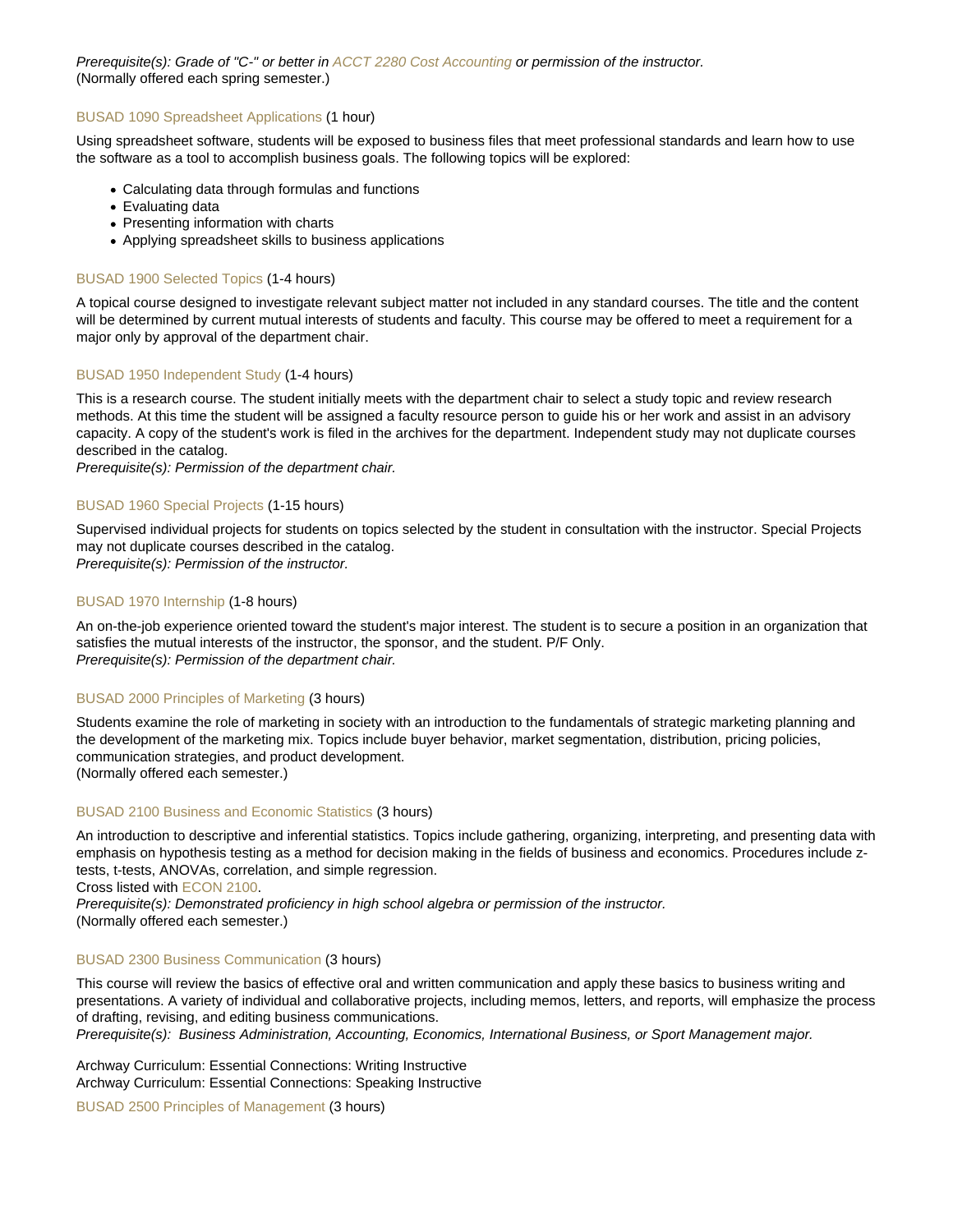An introduction to management theory and practice. Students explore the history of management and the environment in which managers operate. Classroom discussion focuses on the basic managerial functions of planning, organizing, leading, and controlling.

(Normally offered each semester.)

Archway Curriculum: Integrative Core: Power Thread Archway Curriculum: Integrative Core: UC Leadership Thread

# [BUSAD 2700 Business Law I](https://catalog.nebrwesleyan.edu/node/327487) (3 hours)

An introduction to the law, the courts, torts and contracts. It will also explore the law's application to business. This is a required course for Business Administration and Accounting majors. Prerequisite(s): Junior standing or permission of the instructor. (Normally offered each semester.)

#### [BUSAD 2800 Business Law II](https://catalog.nebrwesleyan.edu/node/327488) (3 hours)

A survey of the application of the law to business entities, with an emphasis on business formation, negotiable instruments and other legal matters. The course is designed to meet the needs of accounting students, prelaw students and students planning on attending graduate school. The course does not satisfy the Business Law requirement for Business Administration majors. Prerequisite(s): Junior standing or permission of the instructor. (Normally offered each spring semester.)

# Archway Curriculum: Essential Connections: Speaking Instructive

# [BUSAD 2900 Selected Topics](https://catalog.nebrwesleyan.edu/node/327489) (1-5 hours)

A topical course designed to investigate any relevant subject matter not included in any of the standard courses. The title and content will be determined by current mutual interests of students and faculty. This course may be offered to meet a requirement for a major only by approval of the department chair.

#### [BUSAD 2950 Independent Study](https://catalog.nebrwesleyan.edu/node/329123) (1-4 hours)

This is a research course. The student initially meets with the department chair to select a study topic and review research methods. At this time the student will be assigned a faculty resource person to guide his or her work and assist in an advisory capacity. A copy of the student's work is filed in the archives for the department. Independent study may not duplicate courses described in the catalog.

Prerequisite(s): Permission of the department chair.

#### [BUSAD 2960 Special Projects](https://catalog.nebrwesleyan.edu/node/329124) (1-15 hours)

Supervised individual projects for students on topics selected by the student in consultation with the instructor. Special Projects may not duplicate courses described in the catalog.

Prerequisite(s): Permission of the instructor.

# [BUSAD 2970 Internship](https://catalog.nebrwesleyan.edu/node/329125) (1-8 hours)

An on-the-job experience oriented toward the student's major interest. The student is to secure a position in an organization that satisfies the mutual interests of the instructor, the sponsor, and the student. P/F Only. Prerequisite(s): Permission of the department chair.

#### [BUSAD 3000 Organizational Behavior](https://catalog.nebrwesleyan.edu/node/327490) (3 hours)

This course provides a conceptual framework for understanding behavior within the organization. Students explore behavior at the individual, group, and organizational levels. Units of analysis include personality, leadership, conflict, motivation, power, and politics.

Prerequisite(s): Grade of "C-" or better in [BUSAD 2500 Principles of Management](https://catalog.nebrwesleyan.edu/cc/2021-2022/course/359624) or permission of the instructor. (Normally offered each fall semester.)

Archway Curriculum: Essential Connections: Discourse Instructive Archway Curriculum: Integrative Core: UC Leadership Thread

#### [BUSAD 3000NC Organizational Behavior](https://catalog.nebrwesleyan.edu/node/330350) (0 hours)

This course provides a conceptual framework for understanding behavior within the organization. Students explore behavior at the individual, group, and organizational levels. Units of analysis include personality, leadership, conflict, motivation, power, and politics.

Prerequisite(s): Grade of "C-" or better in [BUSAD 2500 Principles of Management](https://catalog.nebrwesleyan.edu/cc/2021-2022/course/359624) or permission of the instructor. (Normally offered each fall semester.)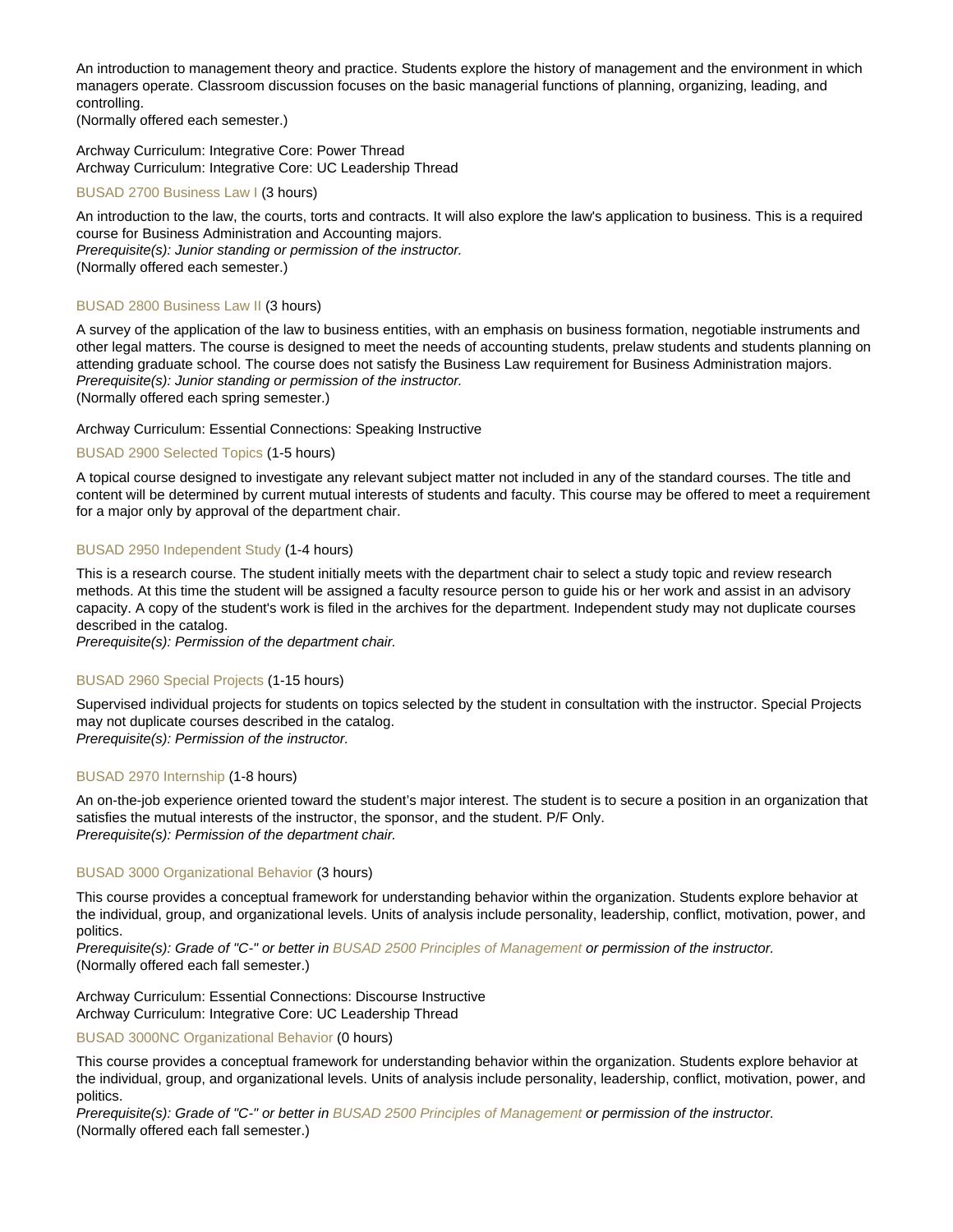#### [BUSAD 3100 Managing Information Systems](https://catalog.nebrwesleyan.edu/node/328970) (3 hours)

This course will provide an introduction and overview to the managing of information systems (MIS) in today's organizations. The focus is on the use of strategic information systems related to decision making processes and activities in the functional areas of organizations such as operations, management, and marketing.

Prerequisite(s): [BUSAD 2500 Principles of Management](https://catalog.nebrwesleyan.edu/cc/2021-2022/course/359624) or permission of the instructor.

#### Archway Curriculum: Integrative Core: Innovation Thread

#### [BUSAD 3200 Human Resource Management](https://catalog.nebrwesleyan.edu/node/327491) (3 hours)

An in-depth study of current policies and problems in human resource management. Subjects include human resource planning, recruiting, selection, training, management development, compensation, discipline, labor relations, equal employment opportunity laws/regulations, and human resource management policies. Prerequisite(s): Junior standing or permission of the instructor.

(Normally offered each semester.)

Archway Curriculum: Essential Connections: Writing Instructive

#### [BUSAD 3300 Quantitative Methods](https://catalog.nebrwesleyan.edu/node/335940) (3 hours)

This course will review modern quantitative methods used in decision making. The intent is to expose the student to various modeling techniques and to apply these techniques using Excel. Topics include productivity and capacity analysis, forecasting, regression analysis, linear programming, PERT/CPM, and statistical process control. Prerequisite(s): Grade of "C-" or better in [BUSAD 2100 Business and Economic Statistics](https://catalog.nebrwesleyan.edu/cc/2021-2022/course/359620) and [MATH 1100 College Algebra](https://catalog.nebrwesleyan.edu/cc/2021-2022/course/359779) or higher.

(Normally offered each semester.)

# [BUSAD 3400 Promotional Strategy](https://catalog.nebrwesleyan.edu/node/328538) (3 hours)

Focuses on developing the appropriate mix of promotional tools used in marketing communications, including advertising, sales promotions, public relations, sponsorship, point of purchase, and personal selling. Examines the relationship of promotional strategies to the communication process. Students develop an integrated marketing communications plan for an area business. Prerequisite(s): Grade of "C-" or better in [BUSAD 2000 Principles of Marketing](https://catalog.nebrwesleyan.edu/cc/2021-2022/course/359619). (Normally offered each spring semester.)

[BUSAD 3500 Consumer Behavior](https://catalog.nebrwesleyan.edu/node/327493) (3 hours)

Application of behavioral science theories, concepts, methods, and research findings to the understanding and prediction of consumer behavior as the basis for decision making by marketing managers. Designed to provide additional insight into sociological, psychological, and environmental factors affecting the consumer decision process and their importance to marketing strategies.

Prerequisite(s): Grade of "C-" or better in [BUSAD 2000 Principles of Marketing](https://catalog.nebrwesleyan.edu/cc/2021-2022/course/359619).

(Normally offered each spring semester.)

#### Archway Curriculum: Essential Connections: Speaking Instructive

### [BUSAD 3600 Negotiation](https://catalog.nebrwesleyan.edu/node/327494) (3 hours)

This course presents the fundamentals of business negotiation, strategies and tactics of a variety of negotiation styles and contexts, in addition to, individual differences and negotiation across cultures. Negotiation principles are analyzed through readings, cases, class discussion, presentations, and guest speakers. Application of these principles is provided during the course through a variety of negotiation exercises.

Prerequisite(s): Junior standing.

(Normally offered each spring semester.)

#### [BUSAD 3700 Financial Management](https://catalog.nebrwesleyan.edu/node/327495) (3 hours)

Students are introduced to financial management of proprietorships, partnerships, and corporations. Concepts of risk and return, time value of money, and stock and bond valuation are analyzed from a quantitative approach and applied throughout the course. Additional topics covered are the cost of capital as related to discounted cash flow, capital budgeting, and strategic financing decisions. A project consisting of several spreadsheet applications will be utilized in order to expose students to their potential for financial analysis. Topics covered include: basic financial statements, financial ratio analysis, time value of money, valuation and rates of return, the cost of capital, and capital budgeting.

Prerequisite(s): Junior standing and grades of "C-" or better in [ECON 1530 Macroeconomic Principles,](https://catalog.nebrwesleyan.edu/cc/2021-2022/course/359712) [ACCT 1320 Principles of](https://catalog.nebrwesleyan.edu/cc/2021-2022/course/359507) [Accounting II](https://catalog.nebrwesleyan.edu/cc/2021-2022/course/359507) and [MATH 1100 College Algebra](https://catalog.nebrwesleyan.edu/cc/2021-2022/course/359779) or higher, or permission of the instructor. (Normally offered each semester.)

[BUSAD 3800 Investments](https://catalog.nebrwesleyan.edu/node/327496) (3 hours)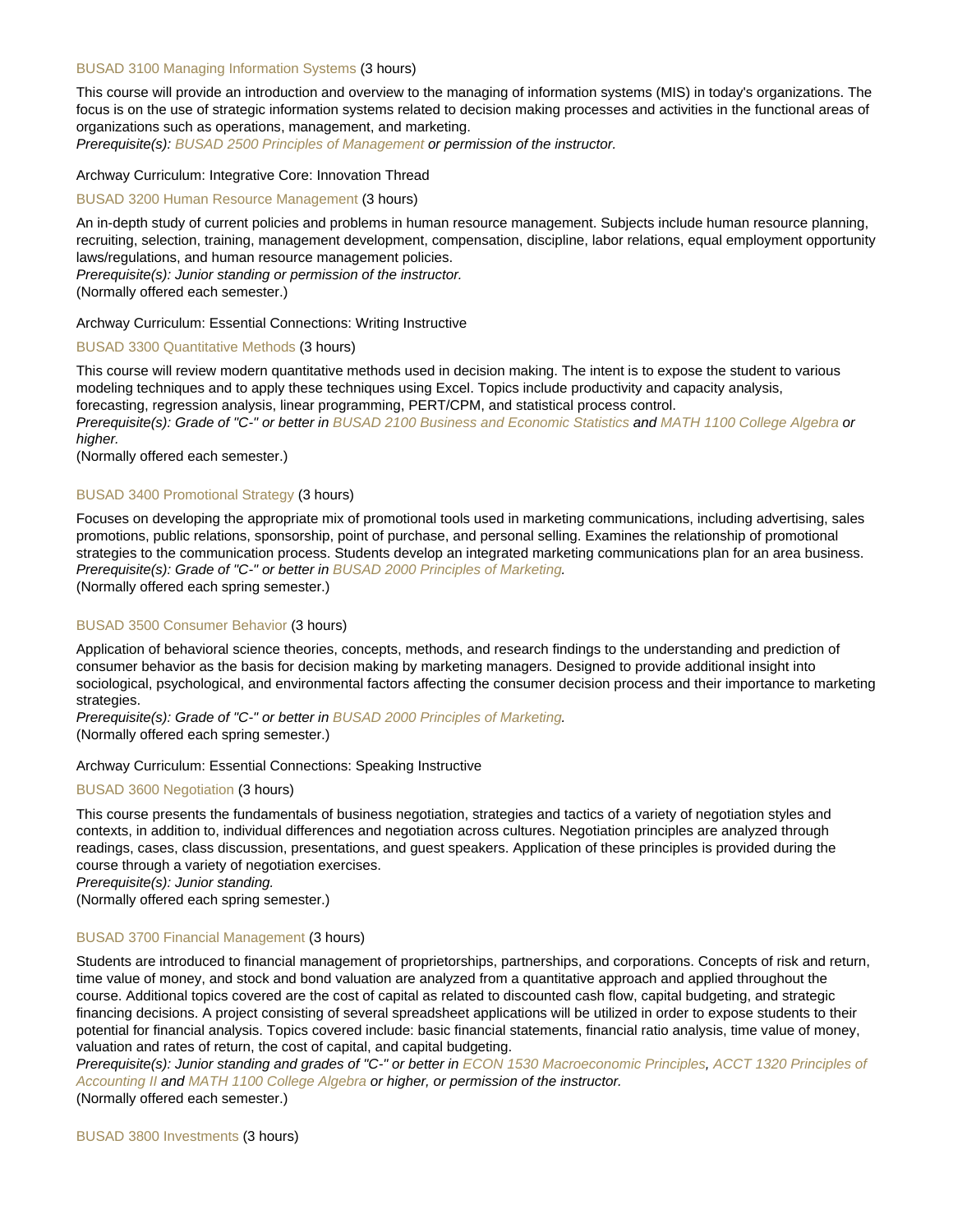Students are provided with a background in investments, including the types of securities available to investors today in the money and capital markets and the security markets where they are traded. Fixed income and equity securities are analyzed from a quantitative perspective. Additional topics include various approaches to common stock analysis and open and closedend investment companies. This course also requires students to manage funds for the University's endowment. Prerequisite(s): Grade of "C-" or better in [BUSAD 3700 Financial Management](https://catalog.nebrwesleyan.edu/cc/2021-2022/course/359633) or permission of the instructor. (Normally offered each fall semester.)

#### [BUSAD 3900 Selected Topics](https://catalog.nebrwesleyan.edu/node/329126) (1-4 hours)

A topical course designed to investigate relevant subject matter not included in any standard courses. The title and the content will be determined by current mutual interests of students and faculty. This course may be offered to meet a requirement for a major only by approval of the department chair.

# [BUSAD 4000 Bank Management](https://catalog.nebrwesleyan.edu/node/327497) (3 hours)

Students will examine bank management from a practical perspective. This includes the organization of the banking system, the evolution of bank regulations, and the perspectives of bankers and regulators toward these rules. Trends in banking and its competition and liquidity, loan, and investment management will also be studied. Students will discover the unique challenges confronting managers of commercial banks as they operate within various competitive markets. Prerequisite(s): Grade of "C-" or better in [BUSAD 3700 Financial Management](https://catalog.nebrwesleyan.edu/cc/2021-2022/course/359633). (Normally offered each fall semester.)

#### [BUSAD 4100 Advanced Human Resource Management](https://catalog.nebrwesleyan.edu/node/327498) (3 hours)

Labor legislation, labor trends, and many controversial and contemporary human resource management problems are explored. The course is taught by case method along with lecture and general discussion of selected topics related to current personnel problems and trends. The cases used are designed to demonstrate the student's ability to apply sound human resource management concepts and principles in arriving at effective and workable solutions to complex contemporary problems. Prerequisite(s): Grade of "C-" or better in [BUSAD 3200 Human Resource Management](https://catalog.nebrwesleyan.edu/cc/2021-2022/course/359629).

#### [BUSAD 4200 Marketing Management](https://catalog.nebrwesleyan.edu/node/327499) (3 hours)

This course is taught from the leader's decision-making perspective with an emphasis on the marketing manager's role in the development and analysis of goal-oriented marketing strategies. Students explore how marketing decisions impact the overall development including market research, promotion, pricing, distribution, and competitive strategies. Prerequisite(s): Grade of "C-" or better in [BUSAD 2000 Principles of Marketing](https://catalog.nebrwesleyan.edu/cc/2021-2022/course/359619). (Normally offered each fall semester.)

# [BUSAD 4300 International Marketing](https://catalog.nebrwesleyan.edu/node/327500) (3 hours)

Students will investigate the opportunities and challenges facing American companies seeking to expand their markets across international boundaries. Analysis includes a study of international marketing barriers, cultural patterns, adapting the product line to international markets, selecting channels of distribution, pricing strategies, and international communication strategies. Prerequisite(s): Grade of "C-" or better in [BUSAD 2000 Principles of Marketing](https://catalog.nebrwesleyan.edu/cc/2021-2022/course/359619).

Archway Curriculum: Essential Connections: Speaking Instructive Archway Curriculum: Integrative Core: UC Reflected Self Thread Archway Curriculum: Integrative Core: Going Global Thread

#### [BUSAD 4400 International Finance](https://catalog.nebrwesleyan.edu/node/327501) (3 hours)

This course covers the basic concepts and practices used in the field of international finance including differences in both customs and operating procedures between the United States and its trading partners. The focus will be on their international monetary system and emphasis on the role of international finance in multinational corporations, financing foreign operations, foreign investment analysis, country risk analysis, government currency controls, exchange rates, and arbitrage. Prerequisite(s): Grades of "C-" or better in [ECON 1530 Macroeconomic Principles](https://catalog.nebrwesleyan.edu/cc/2021-2022/course/359712) and [ECON 1540 Microeconomic Principles.](https://catalog.nebrwesleyan.edu/cc/2021-2022/course/359713) (Normally offered each spring semester.)

#### Archway Curriculum: Integrative Core: Going Global Thread

#### [BUSAD 4500 Advanced Financial Seminar](https://catalog.nebrwesleyan.edu/node/327502) (3 hours)

A three-part seminar dealing with corporate finance, investments, and bank management. This course is considered to be the final course prior to job entry for a student who wishes to pursue a career in finance. This course also requires students to manage funds for the University's endowment.

Prerequisite(s): Grade of "C-" or better in [BUSAD 3700 Financial Management](https://catalog.nebrwesleyan.edu/cc/2021-2022/course/359633) or permission of the instructor.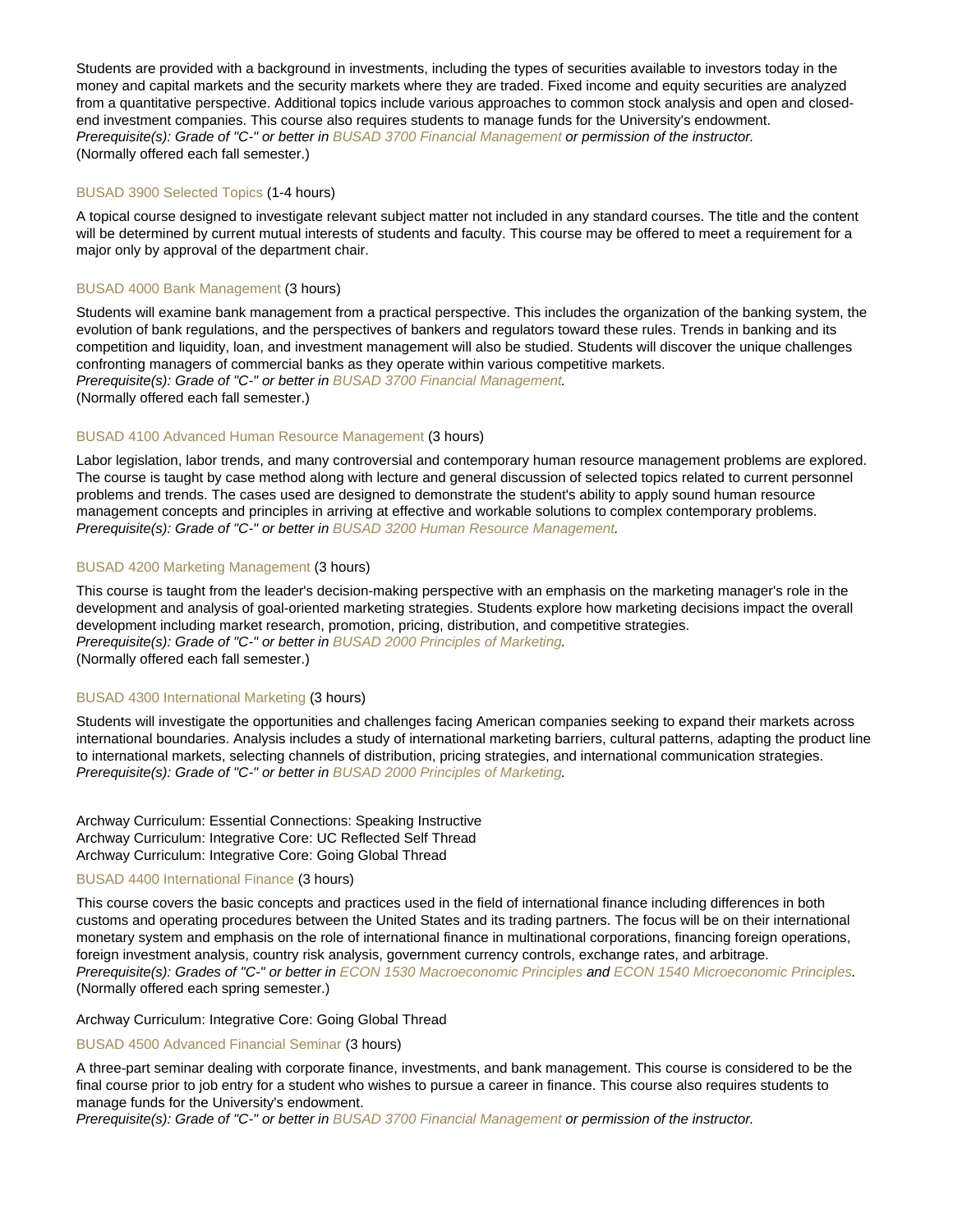#### (Normally offered each spring semester.)

#### [BUSAD 4600 Business Ethics](https://catalog.nebrwesleyan.edu/node/328577) (3 hours)

This course investigates ethical issues and moral dilemmas found in the modern business arena. The conflict between an organization's economic performance and its social obligations are studied. Various economic theories, legal regulations and philosophic doctrines are discussed. Contemporary Western moral philosophy, historic and contemporary Christian ethics, and social theory provide a context for the course. Case studies are integrated throughout the semester. (Normally offered each spring semester.)

#### Archway Curriculum: Essential Connections: Speaking Instructive

# [BUSAD 4600NC Business Ethics](https://catalog.nebrwesleyan.edu/node/330351) (0 hours)

This course investigates ethical issues and moral dilemmas found in the modern business arena. The conflict between an organization's economic performance and its social obligations are studied. Various economic theories, legal regulations and philosophic doctrines are discussed. Contemporary Western moral philosophy, historic and contemporary Christian ethics, and social theory provide a context for the course. Case studies are integrated throughout the semester. (Normally offered each spring semester.)

#### [BUSAD 4700 Entrepreneurship](https://catalog.nebrwesleyan.edu/node/328578) (3 hours)

Students use multidisciplinary business skills to identify, analyze, and execute practical management solutions to the various problems and opportunities of a small business enterprise. The major projects preparation of an actual business plan. Lectures and guest speakers from the community help provide students a clearer understanding of the link between theoretical studies and the practical world of business.

Prerequisite(s): Junior standing and grades of "C-" or better in [ACCT 1310 Principles of Accounting I](https://catalog.nebrwesleyan.edu/cc/2021-2022/course/359506), [BUSAD 2500 Principles of](https://catalog.nebrwesleyan.edu/cc/2021-2022/course/359624) [Management](https://catalog.nebrwesleyan.edu/cc/2021-2022/course/359624) and [BUSAD 2000 Principles of Marketing,](https://catalog.nebrwesleyan.edu/cc/2021-2022/course/359619) or permission of the instructor.

(Normally offered each spring semester.)

#### Archway Curriculum: Integrative Core: Innovation Thread

#### [BUSAD 4710 Entrepreneurship Practicum](https://catalog.nebrwesleyan.edu/node/331121) (1 hour)

Students will complete an entrepreneurial practicum with a local business owner related to an area of interest of the student. This course is designed to give each student experience and insight into the processes entrepreneurs use in finding practical managerial solutions to the problems/opportunities of a business venture. Pre or corequisite(s): [BUSAD 4700 Entrepreneurship](https://catalog.nebrwesleyan.edu/cc/2021-2022/course/360713).

Archway Curriculum: Essential Connections: Experiential Learning: Intensive

#### [BUSAD 4800 Strategic Management](https://catalog.nebrwesleyan.edu/node/328539) (3 hours)

This course integrates all prior accounting, business, and economics courses as final preparation for the student's entry into the business world or graduate studies. Case studies and computer simulations are utilized to enable students to gain an understanding of business operations and the application of business principles.

Prerequisite(s): Senior standing Business Administration, Accounting, or Economics majors, grades of "C-" or better in [ACCT](https://catalog.nebrwesleyan.edu/cc/2021-2022/course/359506) [1310 Principles of Accounting I,](https://catalog.nebrwesleyan.edu/cc/2021-2022/course/359506) [ACCT 1320 Principles of Accounting II,](https://catalog.nebrwesleyan.edu/cc/2021-2022/course/359507) [ECON 1530 Macroeconomic Principles,](https://catalog.nebrwesleyan.edu/cc/2021-2022/course/359712) [ECON 1540](https://catalog.nebrwesleyan.edu/cc/2021-2022/course/359713) [Microeconomic Principles](https://catalog.nebrwesleyan.edu/cc/2021-2022/course/359713), and [BUSAD 2500 Principles of Management](https://catalog.nebrwesleyan.edu/cc/2021-2022/course/359624) and [BUSAD 2000 Principles of Marketing,](https://catalog.nebrwesleyan.edu/cc/2021-2022/course/359619) or permission of the instructor.

(Normally offered each semester.)

#### Archway Curriculum: Essential Connections: Writing Instructive

#### [BUSAD 4900 Selected Topics](https://catalog.nebrwesleyan.edu/node/327506) (1-5 hours)

A topical course designed to investigate relevant subject matter not included in any of the standard courses. The title and content will be determined by current mutual interests of students and faculty. This course may be offered to meet a requirement for a major only by approval of the department chair.

#### [BUSAD 4950 Independent Study](https://catalog.nebrwesleyan.edu/node/327508) (1-3 hours)

This is a research course. The student initially meets with the department chair to select a study topic and review research methods. At this time the student will be assigned a faculty resource person to guide his or her work and assist in an advisory capacity. A copy of the student's work is filed in the archives of the department. Independent Study may not duplicate courses described in the catalog.

Prerequisite(s): Permission of the department chair.

[BUSAD 4970 Business Internship](https://catalog.nebrwesleyan.edu/node/327511) (3 hours)